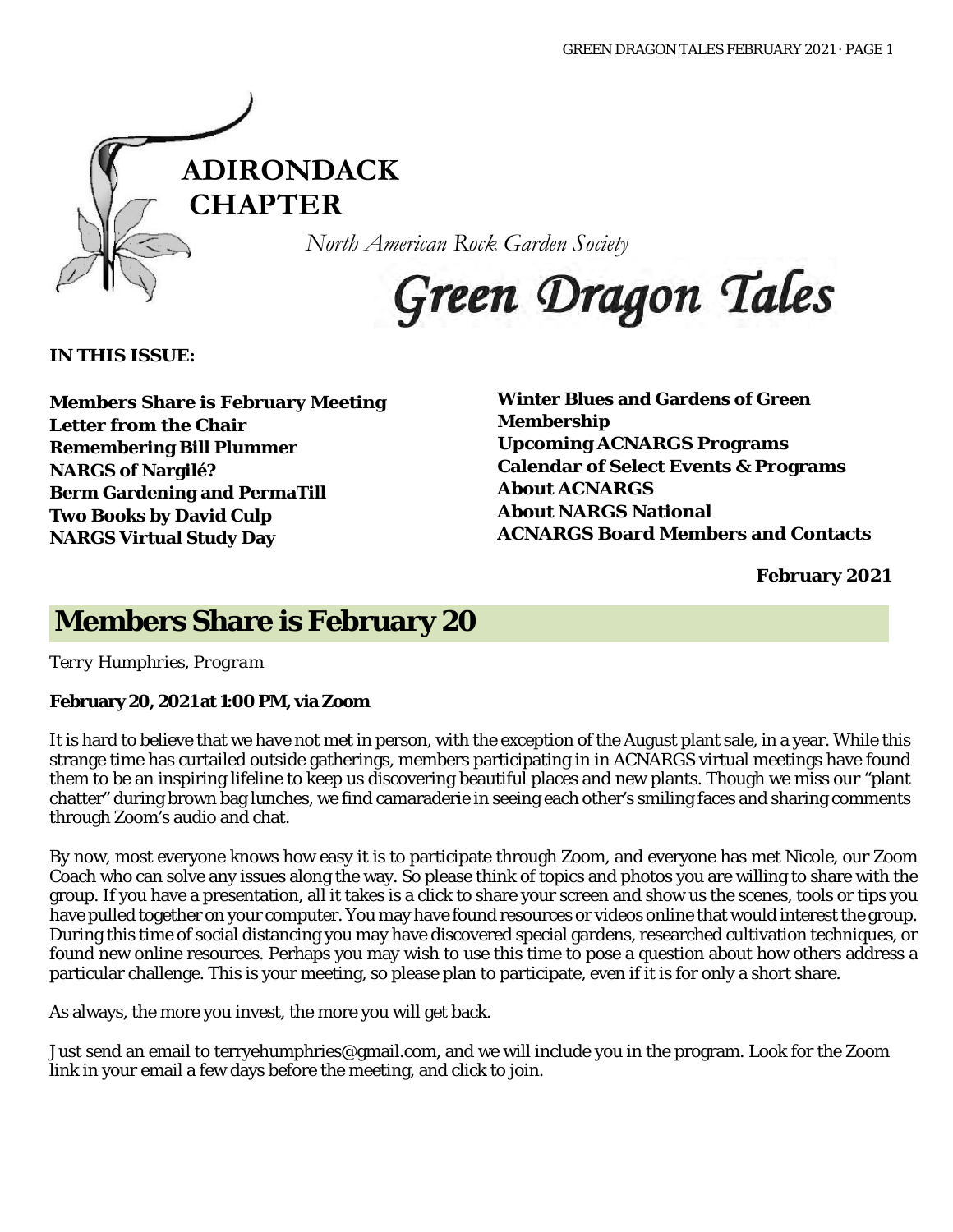# **Letter from the Chair**

#### *John Gilrein, ACNARGS Chair*

We had our January 2021 meeting via Zoom on Saturday January 16. It was nice to see or hear some of you and to know that some others participated quietly. We had a few master gardeners who were not chapter members participate also – outreach with the hope of attracting a few new members. The second presentation was by a Czech nature enthusiast which included many photos of plants of forests, meadows, and mountains in the



 *Helleborus niger*

Czech Republic and Slovakia. The climate there is not too unlike our own; I saw quite a few plants in their native habitat which we grow: *Corydalis solida, Anemone nemorosa, Iris pumila,* and *Daphne arbuscula* are just a few. This area looks like a great place for a future plant exploration trip!

How is the Adirondack Chapter doing in 2021? I'm sure this is harder to tell from afar when we're not meeting in person. Financially we are very sound; though we had less revenue from our Summer Picnic/Plant sale than from the Garden Fair, our expenses were also reduced from what they normally are. We expect membership to drop in 2021 from the previous year, since we're currently not having live/in person meetings. We will encourage lapsed members to rejoin the

chapter; most of our members rejoin at meetings – one of the many complications related to COVID. One of our most popular activities – plant sales – is the big question for Spring 2021. The Garden Fair, the big Ithaca plant sale in May that's usually at the high school, was modified/greatly reduced in size last year and we did not participate. There was a plant sale at the Ithaca Farmer's Market on a Sunday (moved to Sunday to avoid competing with the normal farmer's market). We hope to find out what the rules are for the 2021 Garden Fair before we decide whether or not to participate. The alternative to the modified Garden Fair would be to have our own plant sale, similar to the sale we had in August – outside, with distancing expectations, etc.

We recently had sad news that Bill Plummer, a longtime member of the Adirondack Chapter and NARGS, author of *Fronds and Anemones*, and gardener known for a fine shade garden, passed away on January 9, 2021 at 93 years old. Bill was very involved in the NARGS annual meeting in Syracuse in 2000, sponsored by the Adirondack Chapter. On top of the event being a success, the chapter profited from all the hard work. We will miss Bill.

The NARGS Seed Exchange has been underway now for several weeks. If you are a NARGS member, or would like to join, don't waste any time now before ordering your seeds. There's a \$17 fee for participating in SeedEx (well worth it), and this can all be done easily online. I haven't received my seeds yet, but I anticipate receiving them soon, and look forward to the first sowing of 2021.

Last year – 2020 – was a difficult year. Now at least there's a light at the end of the tunnel, and with vaccinations occurring, I hope things can return to normal, or near normal, later this year. May we all have the patience to get through to the end of that tunnel safely, and perhaps with fewer weeds!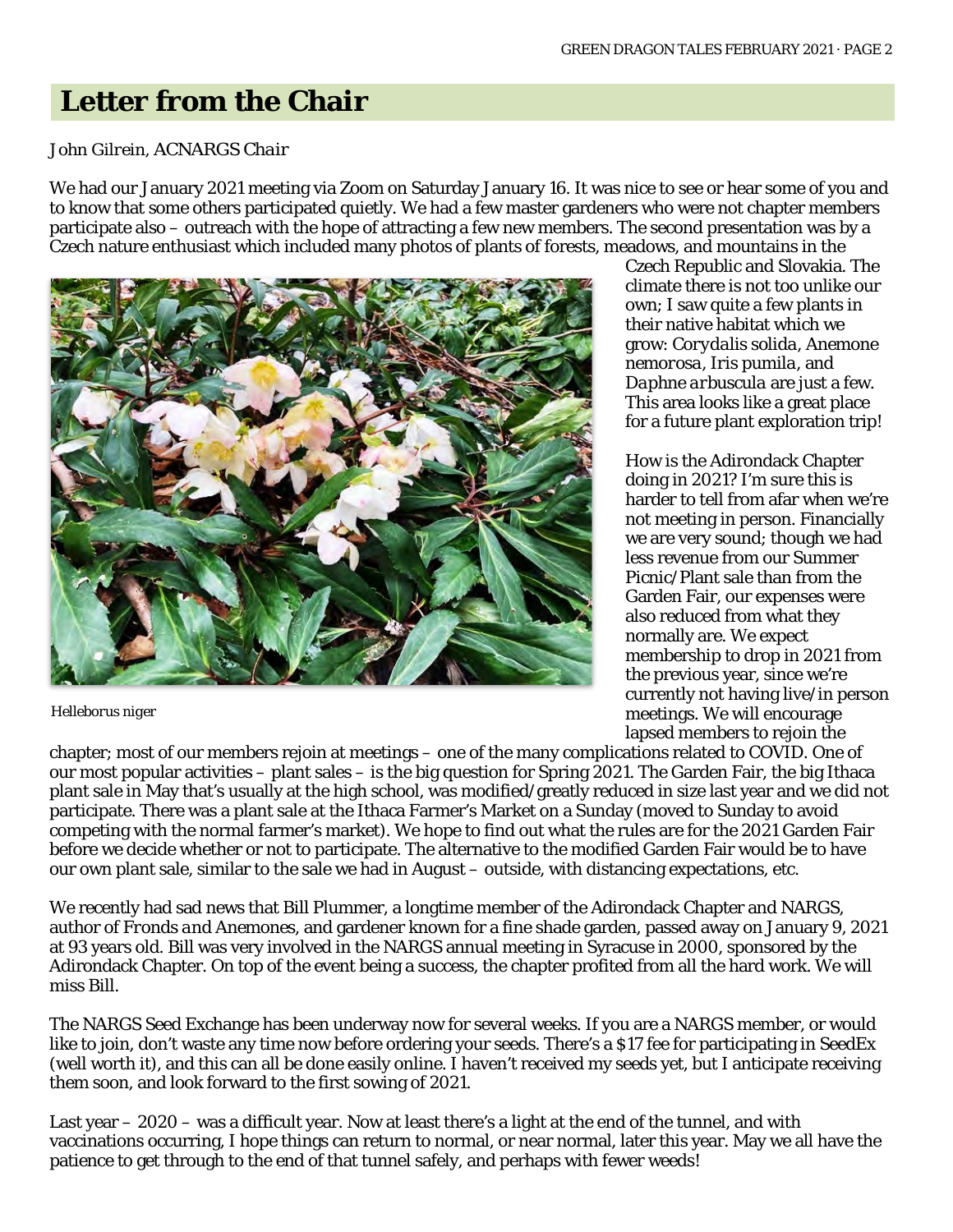### **Remembering Bill Plummer and His Garden**

#### *Rosemarie Parker*

With Bill Plummer's passing this January, at the grand age of 93, we lost a friend, a teacher, and access to a wonderful 50+ year old garden. When Bill and Jane built their house in 1964, the property had mature trees, a shrub layer, and an interesting herb layer. They encouraged the native growth and added more native species acquired through friends, rescues, and purchases. Over time, the yard became a carpet of green, species intermixing in a natural tapestry. Like many avid gardeners, Bill worked Asian and European species into the mix. Near the two native *Actaea* would be an Asian species. Near the native Trilliums would be *T. recurvatum*, *T. luteum*, *T. nivale*. He particularly loved ferns, with many species colonizing his rock walls.



Photos, clockwise from top: Bill showing his garden; *Halesia*; the side yard in spring, *Cypripedium parviflorum* var. *pubescens*; A typical square yard in Bill's garden with *Trillium luteum*, *Actaea*, *Dicentra formosa*, *Jeffersonia*, *Sanguineria*, etc. Photos by Colleen Wolpert.

In recent years he built a raised bed for dwarf conifers. Bill loved to show his garden, and few visitors left without a handful of divisions for

their own garden. He donated generously to several plant sales and public gardens. I know that several of my most loved plants came from Bill. I suspect that is true for many other ACNARGS members. Bill's garden writings are collected in *Fronds and Anemones, Essays on Gardening and Nature*. Reading it is like having tea with Bill - a truly kind person, who will be missed.

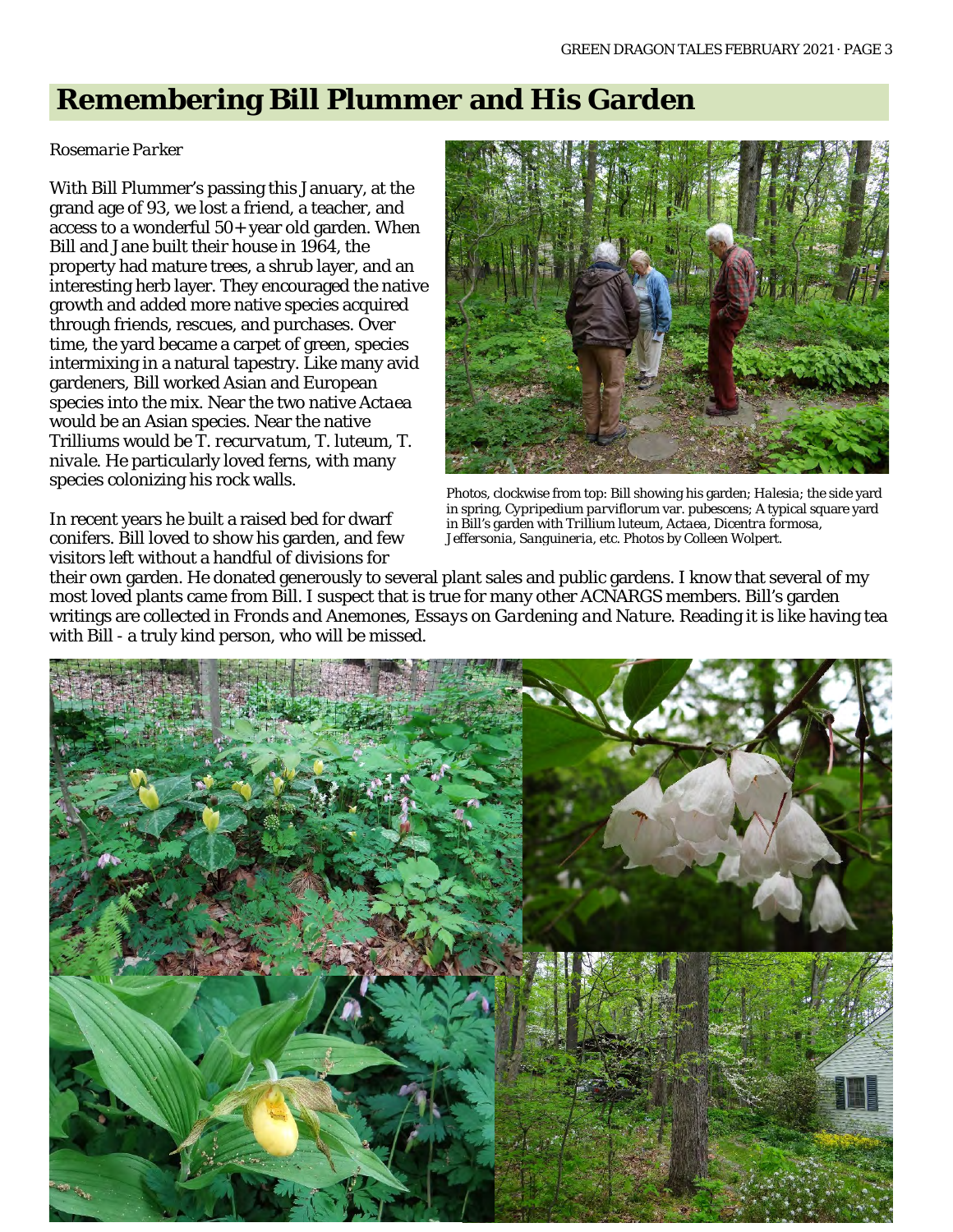# **NARGS or Nargilé? Which way North America?**

### *Panayoti Kelaidis* (reprinted with permission)

Those of us trying to publicize the North American Rock Garden Society experienced a bit of a shock a few months ago when we discovered that the tag #NARGS was already being used on Twitter and elsewhere for smoking on the hookah. I knew the word "nargilé"—since that word is used in Greek (ναργιλέ) for the hookah (I had a notorious uncle, born in Ottoman Crete, who smoked a water pipe) —but I had no idea it had been contracted to "nargs" thereby obfuscating our marketing efforts. We persisted with "NARGSrocks" and hopefully will eventually smash the water-pipers…so to speak.

But this coincidence has nudged me into some philosophical speculation: are there REALLY that *many* hookah enthusiasts in America who are so enamored of their water pipes that they hashtag Twitter, Instagram, and their like with OUR Society initials? Would that many North Americans even really "get" what a "nargs" was? Most people must know "Hookah," but "nargilé?" or its contraction "nargs"? This has presented a bit of a challenge for me.

I quit smoking cigarettes forty years ago—and I still recall a time with the smell of smoke actually sort of appealed to me, and I relished the seemingly pleasurable sensation of the smoke corroding my lungs. It took a long time to really get over the sweetness of the memory, but somewhere along the line I developed the response many of us have of surprise and slight repugnance at seeing a cigarette in someone's hand—or worse—between their lips. I have to restrain myself when I watch people I like start to smoke: I really would like to grab the thing and stamp it out like Smokey the Bear…but I'm sufficiently wise to know that doesn't work.

There are hobbies, there are pastimes, there are mildly irritating habits like smoking cigarettes (or hookahs) and….and then there is rock gardening.

I like to think that our "hobby" is different. Special. And here is a sort of summation of my philosophy: at it's very best—at a great estate or a hoary botanic garden (or especially in the small gardens of talented home owners) --a rock garden is a breathtaking work of art equal in my eyes to any painting or statue. I should repeat that last sentence again. To create a naturalistic slope, berm or corner that resembles a magical picture of an alpine scene or woodland dell is really a magical thing! But even those of us whose gardens are not quite there yet— "works in progress," rock gardens are not "just" attempts at fine art, they are veritable scientific laboratories where we grapple with the mysteries of plant physiology and struggle to understand the ecology of plant interaction. We grow and come to know dozens, hundreds perhaps even thousands of plants from around the world and often go on sorties to see and appreciate them in nature. That's something that I believe is noble and worthy.

In the Anthropocene, where humans are still destroying thousands of acres of wild habitat daily, I believe our "hobby" represents a sort of waking up and almost a bold act of protest! I, for one, see my rock gardens as an attempt to redeem, understand and ultimately preserve that which we are inadvertently still so rapidly eroding. I don't think of rock gardening as "just a pastime." For me it's an act of inquiry into the natural world and a profound effort to bring Civilization and Nature into harmony. What other endeavor encompasses the world of Art and that of Science so elegantly? With the threat of climate change, I fear our gardens may become little arks of genetic resources to boot—something I hope we can avert.

Speaking for myself, my rock garden has been a solace and source of strength in this trying time of COVID. I pity those who don't have a garden.

That said, it's fun, good exercise, gets one out into the fresh air and best of all if you are active in a chapter or join N.A.R.G.S., you become part of an amazing community of diverse, engaging and, yes, sometimes eccentric gardeners! I have been an active participant in N.A.R.G.S. for fifty years (yes, even when I smoked!). I have come to know and become dear friends with hundreds of rock gardeners in practically every state and province of North America (and far beyond): I have stayed in many of your homes and many of you have visited mine.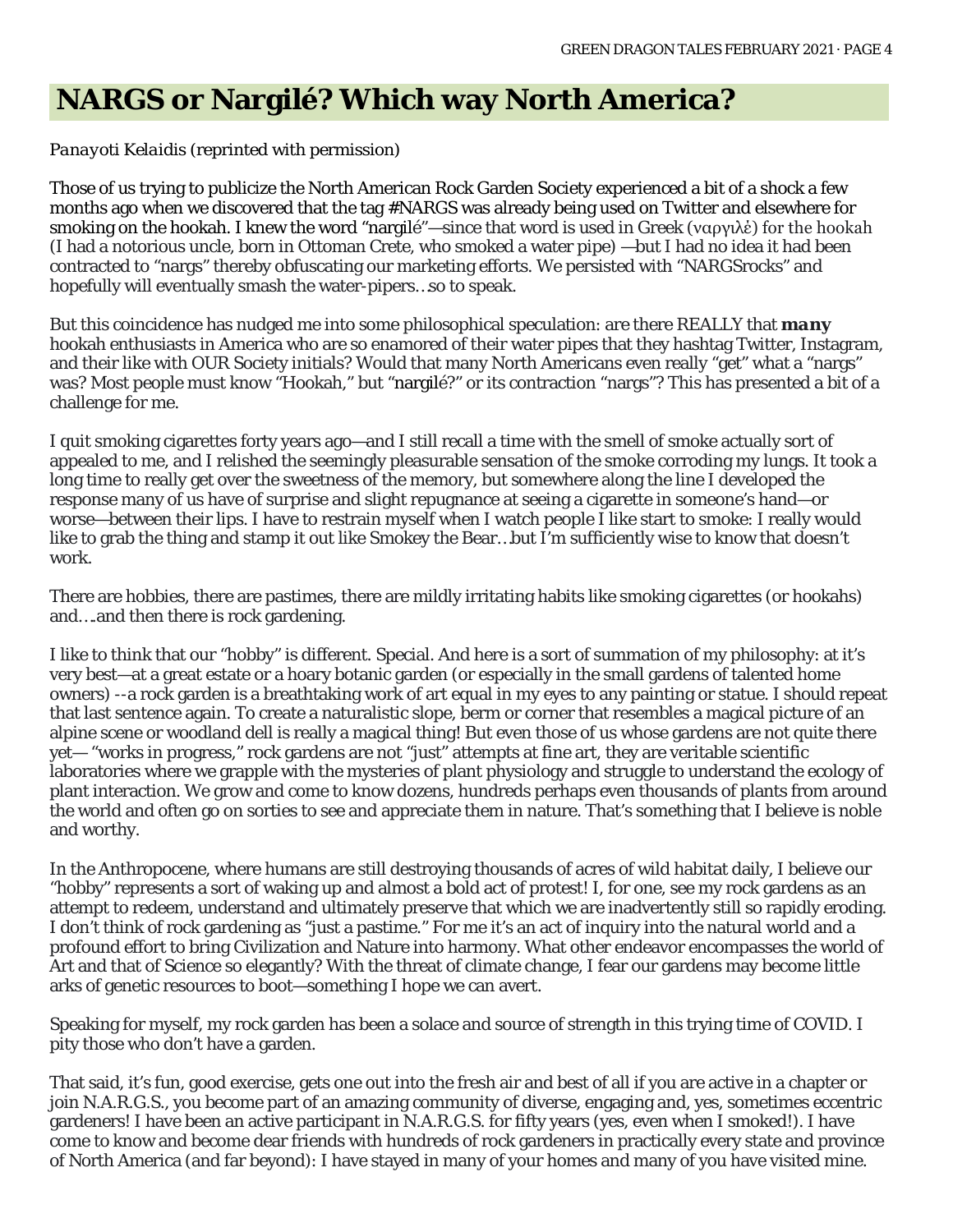Indirectly, because of N.A.R.G.S. I even pursued rock gardening as a profession—and have worked in a public garden forty years (yes, I quit smoking when I started at Denver Botanic Gardens). I can't imagine life without #NARGS (and I don't mean a hookah!).

I dream of a day when "nargs" will come to mean N.A.R.G.S. and not hookah. So please use #NARGSrocks in social media till then! Better yet, be sure to join (https://www.nargs.org/faq/how-do-i-join-nargs ) Unlike Herbert Hoover, we won't promise a "chicken in every pot and two cars in every garage": rock gardening isn't necessarily for everyone. But everyone really ought to at least have a trough or two, don't you think?

[*Panayoti Kelaidis is the vice-president of the North American Rock Garden Society and co-founder of the Rocky Mountain Chapter. He is Senior Curator and Director of Outreach at Denver Botanic Gardens*.]

## **Berm Gardening and PermaTill**

### *John Gilrein, Chair*

This article was inspired by a YouTube video made by Tony Avent, Proprietor of Plant Delights Nursery in North Carolina. If you have not checked the online catalog for Plant Delights, it's worth perusing and possibly incurring some temptation, as it does offer some unusual plants. Some of the offerings of Plant Delights would not be hardy for us, but many of them are hardy here.

#### Here's the video link:

<https://www.youtube.com/watch?v=CZGF4ohDpF0>

Tony encountered 2 problems: many yards of excess



topsoil, and a desire to plant Agaves, which will reportedly only grow on sloping ground at Plant Delights. Agaves are succulent plants growing in dry subtropical and tropical areas of the Americas. Agave is also the raw plant material from which tequila is made. Agaves would not normally be hardy outdoors here in our hardiness zones. Being native to dry areas/American deserts, Agaves need very good drainage and don't like puddles of water on the surface. The problem of how to grow the Agaves was solved by creating berms using native soil mixed with compost and PermaTill. The proportions used were 50% each soil and compost, with 4 to 6 inches of PermaTill mixed in. Plant Delights is having good success growing Agaves in their humid rainy climate on these sloping berms. Why the slope: external drainage, along with internal drainage in the soil; with the external drainage there's no puddling of water on the surface. Another advantage of berms brought up in the video is by creating a berm from flat ground, you increase your planting space ( a 4 foot wide berm that's 2 feet high has a planting surface of almost  $4\frac{1}{2}$  feet).

PermaTill is a product made by Stalite Environmental in Salisbury, North Carolina. The original purpose was as lightweight aggregate in concrete block (i.e. replacing sand or gravel). PermaTill is created by heating slate (metamorphosed shale) in a furnace; the heated slate fragments pop (expand) creating fragments with pores that can hold air and water. PermaTill is described by the manufacturer as a stable product that does not break down in the soil. Information on Stalite's website did not include the pH of PermaTill, but I emailed the manufacturer and the pH was reported as 7.8 and 8.5 (seems like it can't be both, but that's what was reported). The information suggested that the product was not very chemically active but I believe it would be an inappropriate soil amendment for ericaceous plants. However it does look like a good product for a rock garden with calciphiles (lime lovers). If you're interested in the chemical profile of PermaTill (which I received from Stalite), I can email it to you; it's mostly silica.

A critical point made in the video was to amend the interface layer, that is the soil layer under the amended berm soil. In the event the berm soil is atop a dissimilar soil to the amended berm soil (especially true if the layer below is clay), water percolation down from the amended soil is hampered and plant roots will be reluctant to grow in the unamended soil under the berm. This was not a point made in the video, but water migration up the soil column would also be hindered. The issue of water percolation is why you shouldn't put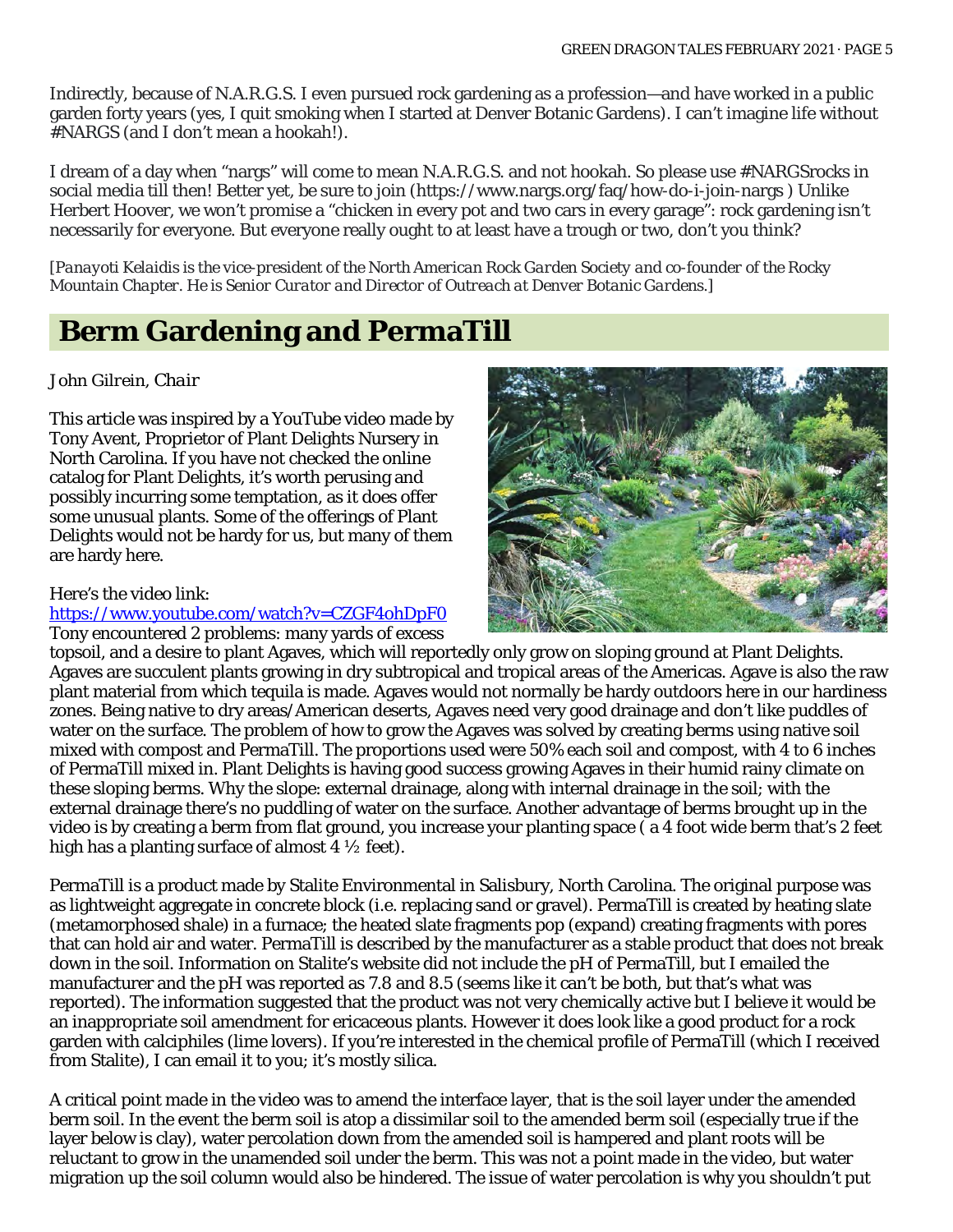broken crockery in the bottom of your pots of houseplants (though this was formerly recommended).

After watching the YouTube video, I thought he's made a rock garden! Tony was not calling his berm a rock garden, but his berm with amended soil would be a good home for many rock garden plants. PermaTill mixed in the soil would allow better drainage, hold more air, and still allow moisture retention. At Plant Delights it was also used as a mulch, in lieu of stone chips or gravel, and the mulch remained in place through several deluges during the hurricanes that hit North Carolina.

One of the down sides of PermaTill is that it wasn't easy to source it around here. SiteOne Landscape Supply in East Syracuse has a website that reports they carry it in bulk; it was out of stock when I checked (it's not really gardening season now anyway). Stalite indicates that Espoma Soil Perfector is the same product; I couldn't find Espoma product information confirming that. Espoma products are carried in several local stores including Agway, Cayuga Landscape, and Country Max. Soil Perfector is sold in 30 pounds bags, enough for a trough or 2, but this quantity wouldn't work for a rock garden.

Creating a berm, assuming you make the berm high enough (which I would estimate to be at least 2 feet), gives you a few different planting positions: the high, dryer top, and the moister area at the bottom. Carol originally planted trees at the top of her berm and now has Primulas planted in the moister area along the bottom. And Pat did something similar, planting moisture loving shrubs near the bottom of her clayey berm. If you had a berm running east/west, you would have a cooler north side and a warmer, sunnier south side. Should you want to create a berm for rock garden plants, my suggestion would be to skip the compost, and I would be happy to discuss the rationale via email. I'm thinking of trying Soil Perfector this year – results To Be Announced.

# *Two Books by David Culp*

### *Kathy Purdy*

It's the middle of January, and I'm hungry for spring. Spring won't come for another couple of months here, so I whet my appetite with inspirational gardening books. One of my favorites is *[The Layered Garden: Design](https://amzn.to/39ifOJd)  [Lessons for Year-Round Beauty from Brandywine](https://amzn.to/39ifOJd)  [Cottage](https://amzn.to/39ifOJd)* by David L. Culp with Adam Levine. As I page through the utterly gorgeous photos in this book, it is comforting to know that Culp has a slow-filling well and rarely waters anything, or uses chemical fertilizers or pesticides. He gardens within the restrictions of his land, and believes that "any resourceful gardener can come up with a satisfying palette of plants that will thrive on any particular site."

The trick is to pay attention to what the garden is telling you, "to love what loves us back, and not to covet what loves the gardens of others." In other words, grow more of what does well for you. Culp is a plant collector, so when something does well for him, he tends to explore the genus thoroughly, planting every species and cultivar he can find, and in the case of hellebores, breeding more of his own. There are many intimate plant vignettes in his garden, but I particularly studied how he incorporated a one acre hillside into his design, as our back deck faces a hillside and I would like to add more



visual interest there. You may be more interested in plants he is able to grow under black walnut trees, but rest assured you will learn something new as well as feast your eyes.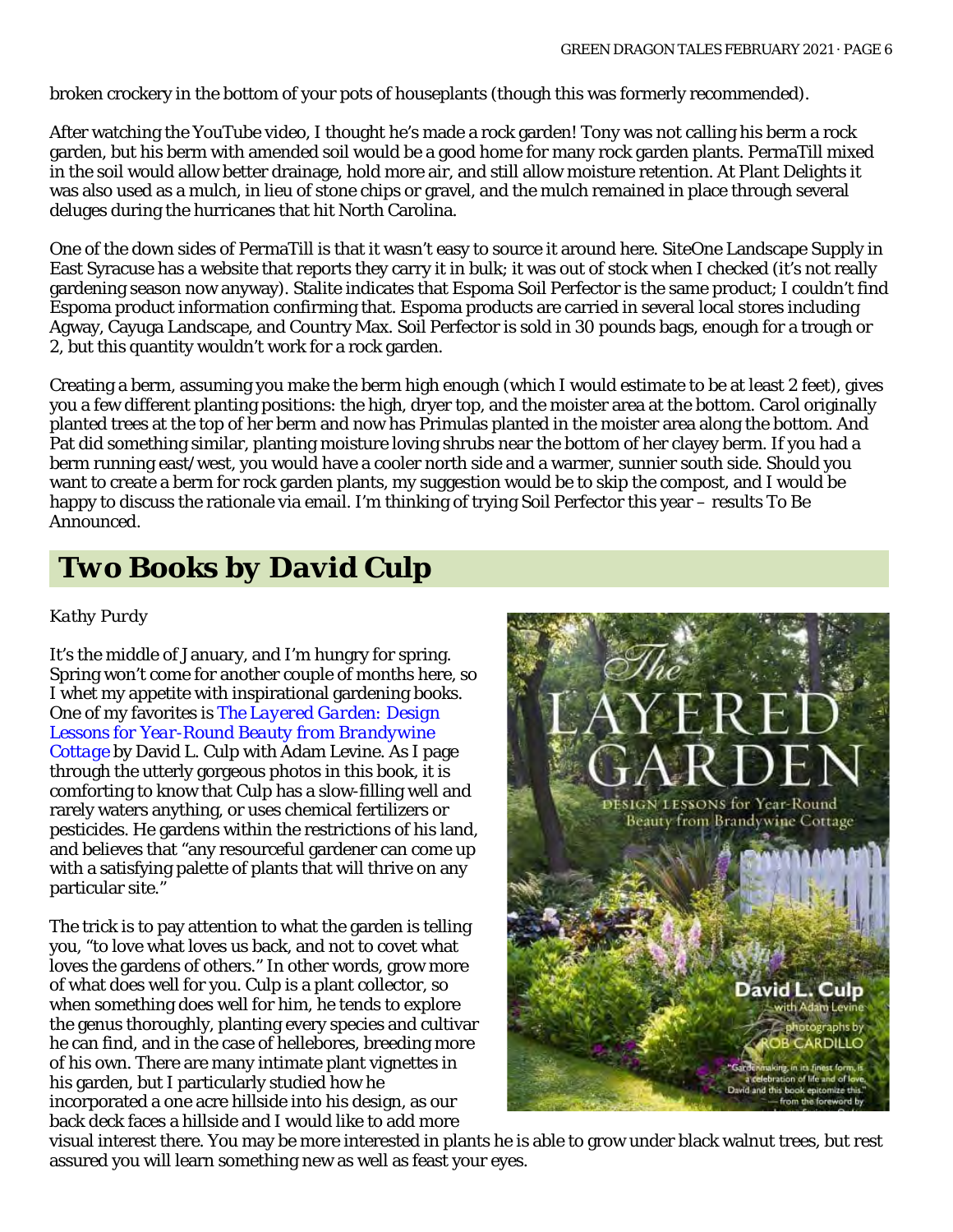I received that book seven years ago and it's still one of my all-time favorites. I re-read it at least once a year, and often more frequently, for the gorgeous photographs and the exuberant love of gardening that comes through in the writing.

But I've always found the book a little frustrating for the plants left unidentified. Yes, that golden-leaved lily-ofvalley on page 38 looks fabulous with the yellow-flowering *Trillium luteum*, but what *is* the name of it? And *The Layered Garden* wasn't organized chronologically, so it was sometimes tricky to keep track of what happened when.

Enter *[A Year at Brandywine Cottage: Six Seasons of Beauty, Bounty, and Blooms](https://amzn.to/3sMD2yV)*, David Culp's second book. I think of this as the companion volume to *The Layered Garden*. Organized chronologically through the seasons, *A Year at Brandywine Cottage* is part gardening memoir and part lifestyle inspiration--with some recipes thrown in for good measure. The photography by Rob Cardillo is just as lovely as in *The Layered Garden*, and David's writing is just as chatty and heartfelt.

In October 2018 I had the opportunity to visit David Culp and his garden at Brandywine Cottage, before the publication of his second book. David talks just the way he writes in both of these books, full of enthusiasm and passion. You never know when a plant will launch him into a little story of how it came into his garden or a certain day when he found it particularly beautiful. This is part of the charm of both books: they read as rambling conversations--just as if you were walking beside him.



ana Donant Cowie<br>Juan Lians in Bab Cambilla David L. Culp

*A Year At Brandywine Cottage* introduces the newest part of his garden, the Meadowette, and an updated map is included on the endpapers. I love garden maps. I firmly believe that every book or article about a specific garden should have a map of that garden. Even better, the vantage point of each photograph should be marked on the map. (Granted, that is really only feasible in an article, not a book.) A garden map makes it much easier to understand the layout of the garden and to orient the photographs to one another.

David Culp's six seasons are Early Spring, Late Spring, Summer, Early Fall, Late Fall, and Winter. He gardens in USDA Zone 6b. In my colder climate, the months are apportioned differently, but the general sequence of bloom is the same. (February is early spring for him, but is most definitely still winter here.) He does get snow, but not persistent snow cover, and has blooms in every month of the year. My snowdrops, witch hazels, and hellebores--his winter bloomers--don't show up until March. But there is enough overlap of plants hardy to both our gardens that I don't begrudge him the few he can grow that I can't.

There is a chapter for each month. In each chapter he describes the signature plants of that month, shows how he uses the garden's bounty to create floral arrangements and the still-lifes he calls taborets, and shares a few recipes. The recipes reflect his Pennsylvania Dutch heritage or are favorites shared by friends, and feature ingredients he grows in his own garden. Black walnut cookies, ground cherry pie, and sauteed fiddlehead ferns are some of the intriguing offerings.

When I finished reading *A Year at Brandywine Cottage*, I wished it hadn't ended. I wanted more--a sure sign of a keeper. If you are engulfed by winter doldrums, you will want to read them both. But I now know the golden-leaved lily-of-the-valley is 'Fernwood's Golden Slippers,' and the hunt is on.

Note: David Culp is currently giving a series of webinars called *A Journey Through Your Garden*, sponsored by [Garden Design.](https://www.gardendesign.com/classes/) [Sign up here](https://www.gardendesign.com/classes/webinar-sign-up.html) to be notified when the next webinar is available for registration.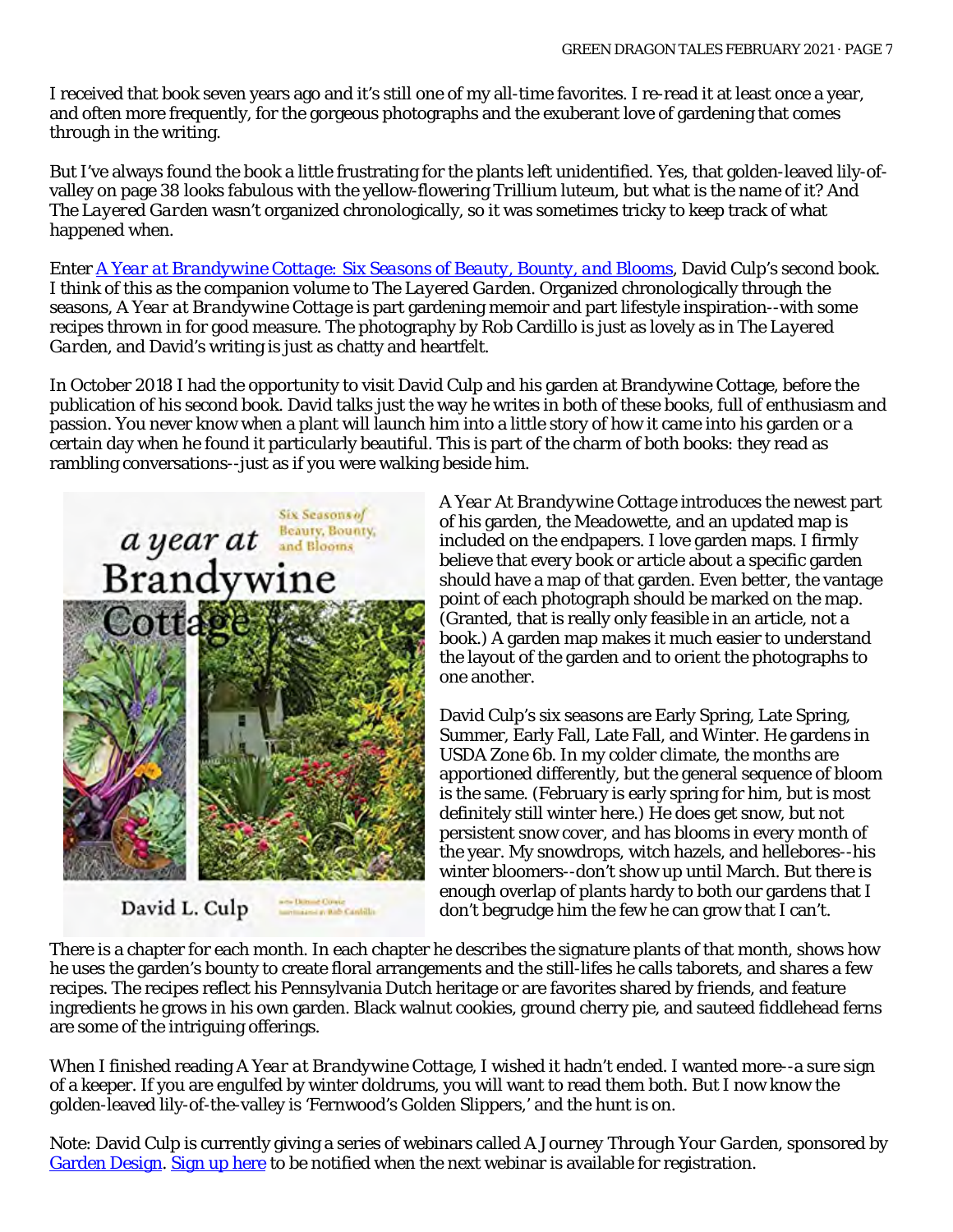# **NARGS Virtual Study Day, February 6**

NARGS Rocks, Crevices, Horizontal & Vertical, Virtual Study Day

#### **How to build, plant, display, and celebrate gardening in crevices**

### **An On-line Zoom Meeting, Saturday, February 6, 2021 11:00 EST**

The North American Rock Garden Society will present a day devoted to the study of crevice gardens at 11:00 am EST, 8:00 am PST, on Saturday, February 6, 2021. This study day will consist of six 45-minute sessions with a two-hour intermission.

Tickets and a schedule are available at [nargs.org.](https://nargs.us19.list-manage.com/track/click?u=e4d4e7fcd9986a04ba0acf85a&id=47edddb5dd&e=f488b7c2bf)



Cost is \$25 for NARGS members and \$50 for non-members, which includes a NARGS membership for a year. This study day will be recorded so ticket holders can watch it whenever they like. Generally (and very briefly) crevice gardens are made from slabs of rock arranged diagonally or vertically allowing plants just space enough to send roots down between the rocks.

Six eminently knowledgeable gardeners, designers, and authors, from Vancouver to Nova Scotia and North Carolina to Utah, will present aspects of crevice gardening ranging from a historical perspective to cultural practices, planting, and materials.

**Paul Spriggs** (British Columbia) leads off with a "Brief History of Crevice Gardening" in the broad context of international rock gardening;



**Kenton Seth** (Colorado) will speak on "Crevice Garden Construction," guidance aimed at the general public;

**Jeremy Schmidt** (North Carolina) will shift the focus to the Southeast and talk about boulder construction in "From Big Rocks to Little Rocks";

**Susan Sims** (Utah) introduces a new world of plants to the dry land gardener and a new array of challenges in the "Dryland Crevice Garden/My Crevice Garden";

**Jay Akerley** of British Columbia speaks about his experiences building budget-conscious crevice gardens in "Crevice Gardens for Small Spaces"; and

**Roslyn Duffus** (Nova Scotia) in "From the Mighty to the Modest" takes us from the Bicentennial Botanic Garden at Truro, Nova Scotia, to a small crevice built from recycled concrete.

NARGS encourages the study and cultivation of a wide range of plants and garden forms and welcomes both beginners and experts. Members receive access to publications, seed exchanges, tours, videos, meetings, and garden visits. [\[www.nargs.org/about-us\]](https://nargs.us19.list-manage.com/track/click?u=e4d4e7fcd9986a04ba0acf85a&id=f12432eb59&e=f488b7c2bf)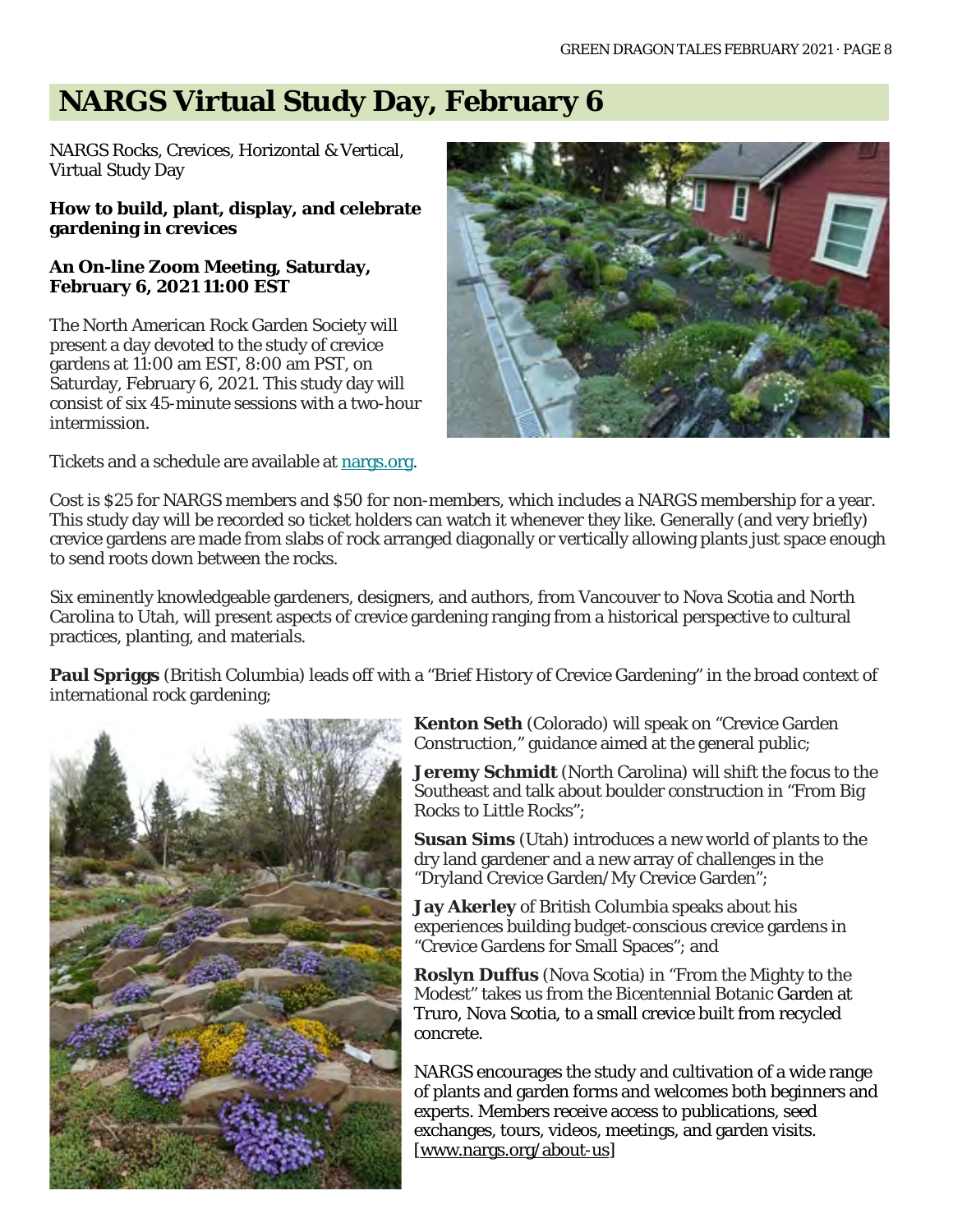## **Winter Blues and Gardens of Green**



**Membership**

*Mary Stauble, Membership Coordinator*

Our heartfelt thanks to all who renewed your membership for 2021 after such a challenging year!

If you did not yet renew, it's time! The ACNARGS membership year runs the calendar year. So, unless you've already renewed or you're a lifetime member, your 2021 membership is due now (Individual @\$15, Household @\$20, Business with business card listing @\$30). If you have not renewed, you will see a reminder message in the email announcing this newsletter.

While it's true that our meetings are free and open to everyone, there are advantages to becoming a member: Our members-only plants-of-the-month at discounted prices, 25% discount on May plant sale purchases, Participation in the members-only plant sale in August, and Participation in the April members-only seedling exchange to name four – any one of which can easily recoup the cost of your dues. Hopefully we will have many more of these activities in 2021 than we did in 2020. Print and complete the 2021 Membership form here: http://www.acnargs.org/join.pdf Questions? Contact Mary at mes2@cornell.edu.

## **Upcoming 2020 ACNARGS Programs**

**NOTE:** Due to Covid our meetings will take on a different format. We do plan to hold live meetings via Zoom and are currently in the process of booking speakers, hopefully on our "usual" meeting dates. For those of you unfamiliar with Zoom, we will be sending out information about how to connect and can offer assistance to anyone who requests it. We hope to have our meeting calendar finalized - as much as anyone can plan ahead these days - for publication in our next newsletter.

**March 20: Anna Leggatt**, member of the Ontario Rock and Hardy Plant Society on Clematis.

**April 17: Claire Cockcroft** from the state of Washington with 'A trek in the Indian Himalayas, discovering plants in their native habitat, and how they may be grown.

We invite you join the Penn State Extension Master Gardeners of Butler County for the **Winter Blues and Gardens of Green** webinar. Our educational program will include topics such as extending the vegetable growing season, foliage perennials, and growing rock garden plants to focus on ways to improve your growing practices for the summer and explore new options for the future!

We hope you can join us!

**When** Sat., Feb. 20, 2021 (8:30 AM - 12:00 PM ET) Learn More Visit the Event Website for More [Details.](https://www.cvent.com/api/email/dispatch/v1/click/q49r8wj8lrf85b/k5kg8zb5/aHR0cCUzQSUyRiUyRnd3dy5jdmVudC5jb20lMkZkJTJGdEIwcEVucGhYMGk2ZWZnOHpaSHl6ZyUyRjBudm4lMkZQMSZhZno3U0pwNHNldVFrV2kyMFhGJTJGWmVkcUdqM0U1S1VIODlFNEZ5RiUyRmRhbyUzRCZWaXNpdCt0aGUrRXZlbnQrV2Vic2l0ZStmb3IrTW9yZStEZXRhaWxz) **Registration Deadline: Saturday, February 20, 2021**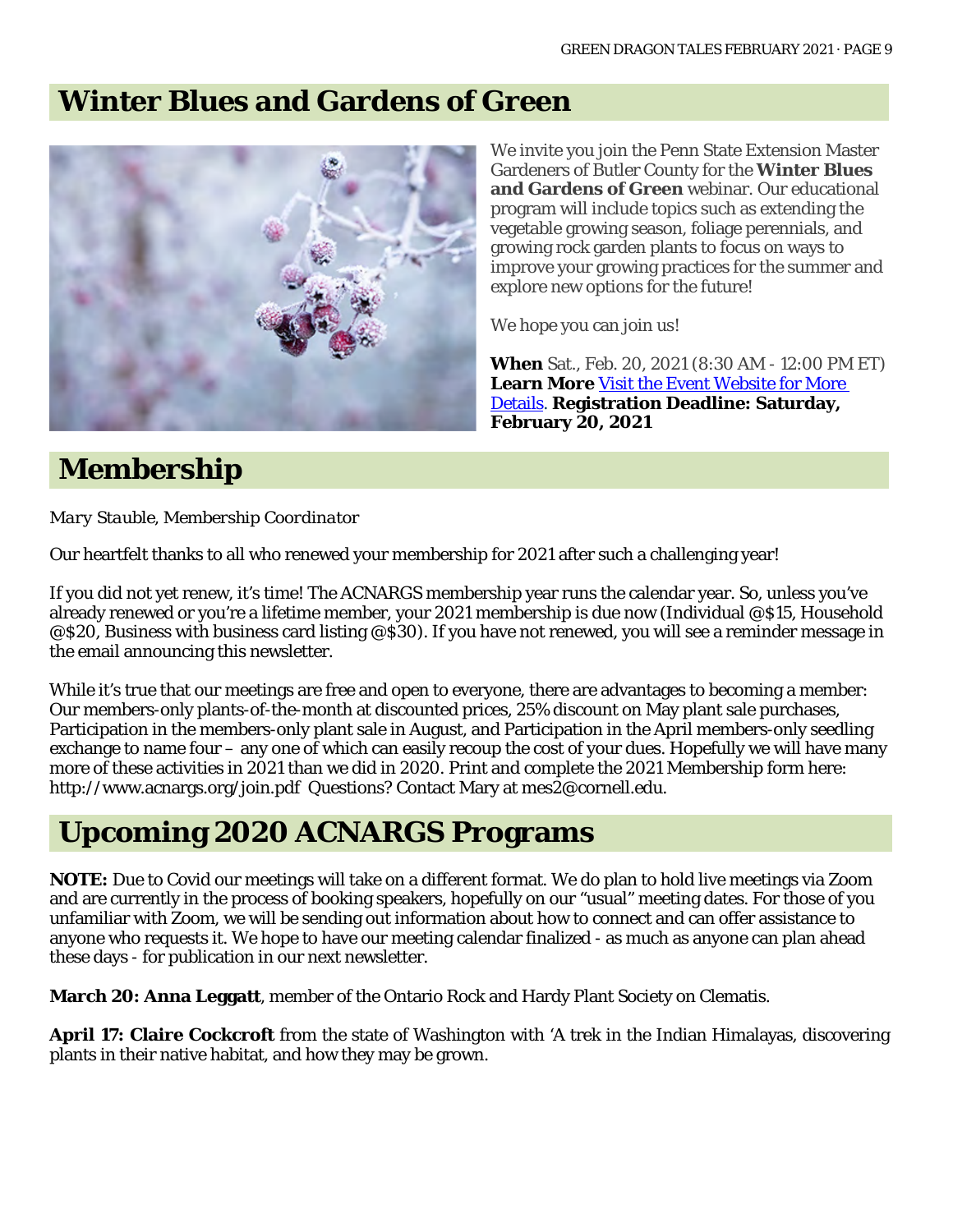### **Calendar of Select Events & Programs**

*Practical Earthkeeper*, Home Gardening Program, **[Cornell Cooperative Extension](http://ccetompkins.org/gardening/practical-earthkeeper)**

**[Finger Lakes Native Plant Society](http://ccetompkins.org/gardening/practical-earthkeeper)** monthly meetings

**[Cornell Botanic Gardens](https://cornellbotanicgardens.org/explore/events/)** events

### **[Liberty Hyde Bailey Garden Club](http://www.hort.cornell.edu/LHBGC/)**

To have a garden event in your area listed send all pertinent information to David Mitchell at *[david\\_mitchell\\_14850@yahoo.com](mailto:david_mitchell_14850@yahoo.com)*

## **About ACNARGS**

We are an all-volunteer organization and one of thirty-eight NARGS affiliated chapters active in North America. Our annual Chapter activities include 5 program-speaker meetings, the *Green Dragon* newsletter, web and Facebook pages, garden visits, overnight garden trips, hands-on workshops, two plant sales a year, and frequent plant giveaways. Our meetings are informal, friendly gatherings that provide a wealth of information and offer a source for unusual plants, plus the opportunity to be inspired by other gardeners. The public is always welcome.

Chapter membership starts at \$15 a year based on the calendar year. Membership includes these benefits: newsletter sent to you electronically (or option by mail for an extra fee), opportunity to travel on our planned overnight garden trips, annual membership directory, and plant sale discounts and member only sales, including Plant-of-the-Month sales. Download a membership form at **[www.acnargs.org/join.pdf](http://www.acnargs.org/join.pdf.)**.

# **About NARGS National**

NARGS National is our parent organization: We encourage you to join (online at **www.nargs.org**) for only \$40 a year. Benefits include a seed exchange, a quarterly publication focused on rock gardening, and an online website featuring an archive of past publications, a chat forum and a horticultural encyclopedia. NARGS National also conducts winter study weekends and holds its Annual Meeting in interesting places where attendees have the opportunity to visit gardens and take field trips, often to alpine areas, as well as hear talks by outstanding plants people from around the world. More recently, NARGS is offering botanical tours each year, both within the US and abroad.

### **2020 ACNARGS Board Members and Contacts**

*If you want to volunteer, we'd love to hear from you!*

Chair: **John Gilrein**, **[basecamp@alum.syracuse.edu](mailto:basecamp@alum.syracuse.edu)**  Program: **Terry Humphries**, **[terryehumphries@gmail.com](mailto:terryehumphries@gmail.com)**  Program Committee Members: **Could this be you?** Secretary: Currently rotating amongst "Responsible People" Treasurer: **BZ Marranca**, **[mmm10@cornell.edu](mailto:mmm10@cornell.edu)** Plant Sales Chair: **Carol Eichle**r **[carolithaca@gmail.com](mailto:carolithaca@gmail.com)**  Plant Sales Committee Members: **Michael Loos**, **BZ Marranca**, **David Mitchell** Plant of the Month: **Marlene Kobre**, **[mkobre@ithaca.edu](mailto:mkobre@ithaca.edu)** Membership: Seeking someone to do this. **Could this be you?** New Member Hospitality: **Graham Egerton** Newsletter Editor: **David Mitchell**, **[dwm23@cornell.edu. L](mailto:dwm23@cornell.edu)ooking for a new editor!** Calendar: **Pat Curran**, **[pc21@cornell.edu](mailto:pc21@cornell.edu)** Webmaster, Program Tech: **Craig Cramer**, **[cdcramer@gmail.com](mailto:cdcramer@gmail.com)**